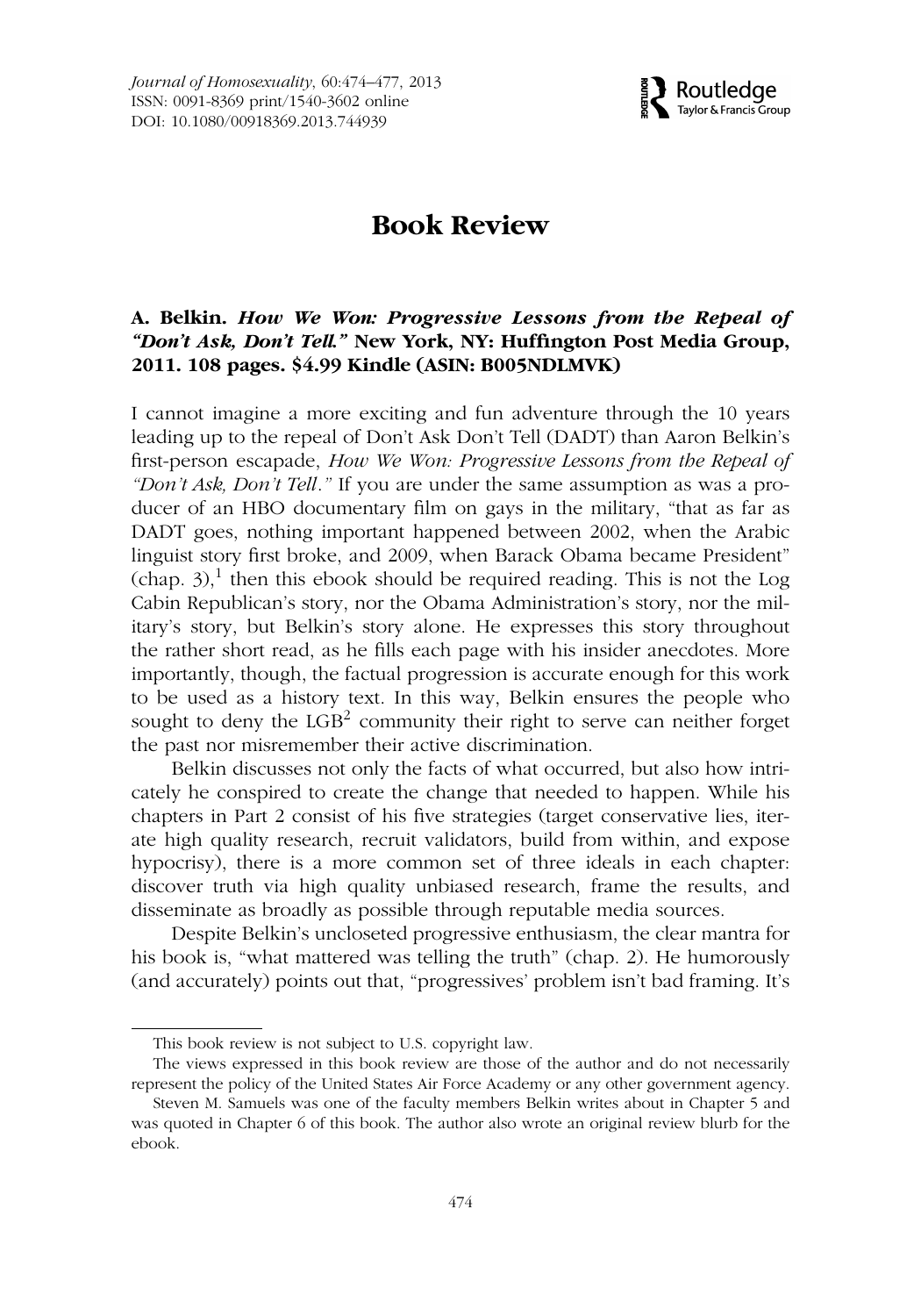that we're bad at telling the truth" (chap. 2). His dedication to truth is the foundation of his writing, and saving himself from his bald-faced partisanship. That said, he does reserve his unrestricted bile for those conservatives who constantly lie and misrepresent their beliefs as military necessity instead of as moral and religious homophobia. As he repeatedly demonstrates, "If DADT had been based on an honest concern for unit cohesion and an honest reading of the evidence, the Pentagon would not have become repeatedly entangled in its own web of distortion" (chap. 6). He holds himself and his research to these same high standards, demanding that the research speak for itself, even when it paints a mixed picture. Belkin even takes a bizarre pride when Elaine Donnelly, arch supporter of banning gays from the military, used Palm Center research on Fox News. Paraphrasing Paul Krugman, Belkin insists, "the difference between a legitimate research institute and a spin shop is that the former releases all data that it uncovers, while the latter only releases evidence that is conducive to one point of view" (chap. 10).

While truth serves as Belkin's foundation, much of his writing emphasizes the Thomas Theorem: Perception is reality. It is critical to have the facts on your side, but what is as important is how decision-makers view the facts (chap. 1). From the onset, he insists that it is vital to frame the debate as one of military effectiveness, not of human rights:

We should get away from rhetoric about fairness, freedom, and the suffering of gay troops. It's not that these weren't crucial topics. But in order to win repeal, I believed we had to prevail on the national security argument. And instead of coming up with a new frame, we should use the one that conservatives had invented. But, we should flip it on its head. My message was this: It wasn't gay soldiers that harmed the military. It was discrimination. (chap. 2)

Again and again, Belkin targets his research and his message on military effectiveness. In fact, if it weren't for the personal asides (liberally sprinkled throughout the book), you would think he was an advocate for the military and not an activist for the LGBT community.

The last of these three themes is his wolverine-esque focus on getting the message out. It is clearly not enough to have the facts on your side; the facts were on the side of allowing LGB members to serve in 1993 with a \$1.3 million RAND study, which was overridden by five flag officers signing a 15-page document (chap. 1). It is not enough to frame the material. The public and policymakers must be made aware of the truth. In many ways, Belkin's quest for publicity is the comedic adventure of the book. Every framed fact needs less time to explain how it came to light, and much more time to depict how it came to press. His most agonizing moments are when he is unable to get his word out. Belkin bewails the contradiction that the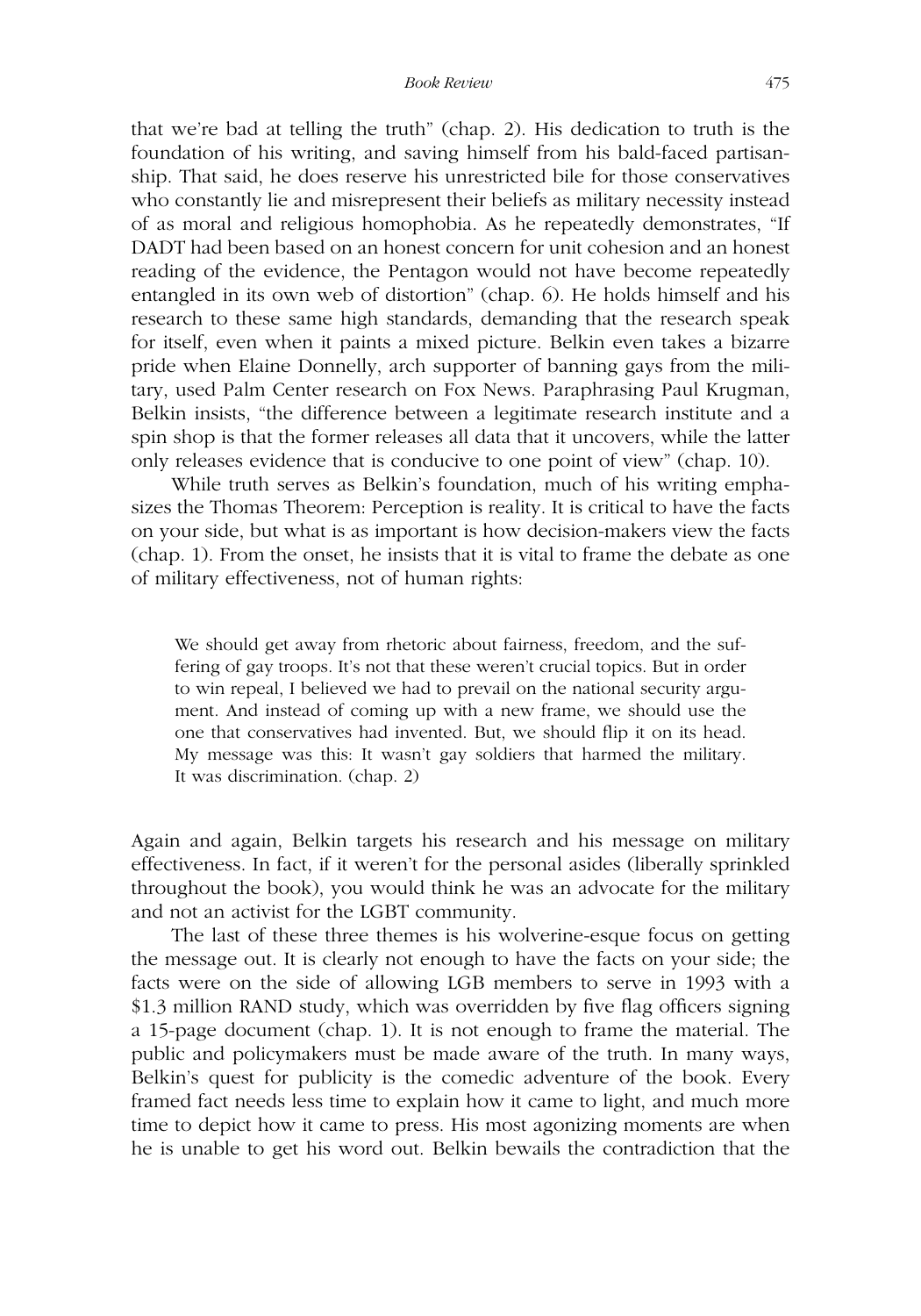more success he has broadcasting his message, the harder it becomes to come up with a new angle on the message:

*The New York Times* reporter who was assigned to the DADT beat for a number of years in the mid-2000s told me at one point that he just wasn't interested in yet another research study showing that the repeal of DADT would not undermine unit cohesion, even if the study was fully accurate. (chap. 3)

Belkin's constant struggle to find a fresh way of presenting the same information (i.e., every study continually pointing out that LGB troops could serve openly with no negative effects) is perhaps the most heroic part of this story—and makes for the best reading.

These joyful internal insights, however, also have their downside. At times, the detail of recollection bogs down the overall story. Another negative issue with such a personalized account is an itinerant wandering into his much beloved partisan politics. Most of these meanderings are purposeful, but they lack the depth and factual background that make the rest of the book so powerful. Sidetracks on taxes, militarism, etc. come off as personal opinions and deviate from the main message. In his defense, Belkin clearly believes the main message is that these strategies can be used to further progressive politics. However, unlike his work on the repeal of DADT, he leaves this thesis incomplete and undeveloped. Even he admits to this in Chapter 10, "Limitations of the Strategy."

Belkin's tone can also be superior at times, especially with some of the nastiest people he encounters. While people, such as Elaine Donnelly, may be deserving of contempt, perhaps he should rise above such belittling comments like: "If [research correctly characterized how the military had no problem with homosexuality] upsets Elaine Donnelly, she should move to an alternate universe" (chap. 10). Still, it is possibly too much to expect him to turn the other cheek after sentiments expressed by former Reagan Pentagon official Ronald Ray:

Good and decent people must see that the opening up of the military to homosexuals right on the heels of allowing women to serve in combat is simply the latest step in an agenda that has as its end the complete transformation of the nations' moral and spiritual being. (chap. 6)

It is clearly not enough for Belkin to know that he has won the day, and that people like Donnelly and Ray are now merely humorous caricatures of discrimination, fit only to be *Daily Show* targets and YouTube amusements. Then again, given their vitriol, hatefulness, and people they've actively harmed, perhaps readers should ease up on a gay scholar who has worked ceaselessly for justice.